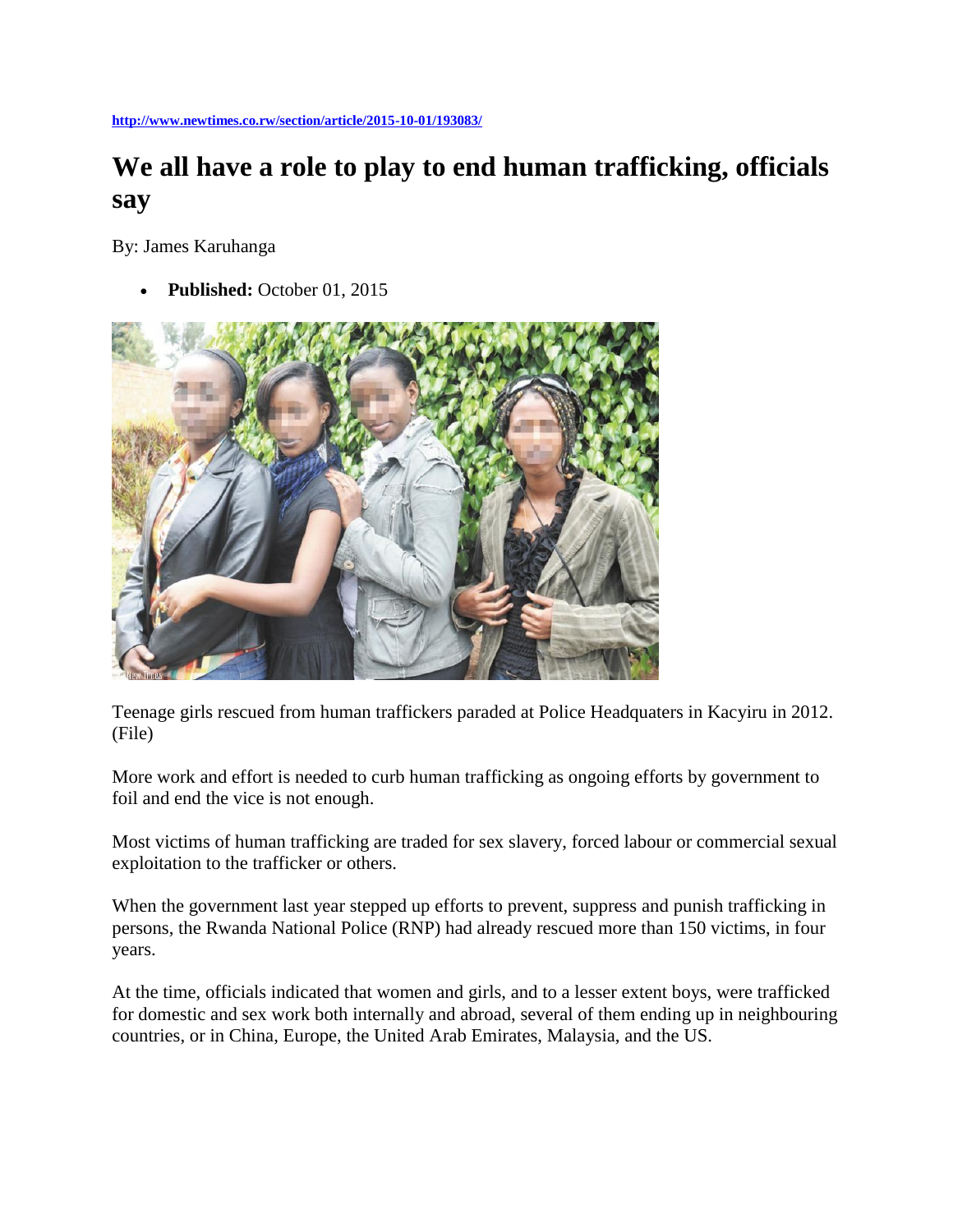Oda Gasinzigwa, the minister for gender and family promotion, told *The New Times*, last week, said there have been noteworthy gains in the fight against human trafficking over the last one year.

"Society is now more aware about this issue due to the different sensitisation campaigns in schools, youth groups, among parents, and through the media, faith based groups and so on, for prevention," Gasinzigwa said.

She pointed to more synergy with stakeholders in areas of information sharing to support bringing back victims, counselling, medical support, re-integration in families, among others, as some of the aspects facilitating response to the drive.

Last month, two people were arrested at Kagitumba border post in Nyagatare District as they attempted to traffic a 19-year-old girl to Uganda.

Between 2009 and 2013, RNP rescued 153 people.

In August, last year, President Paul Kagame weighed in strongly on the matter, calling on officials to fight what he then referred to as a growing problem.

"Can we afford to keep quiet in the face of human trafficking? People are not commercial goods. Ending trafficking of girls goes beyond law enforcement authorities; it is the responsibility of every citizen," Kagame said in Parliament last year.

Globally, the most common causes of human trafficking, which is considered to be a modern form of slavery, include high demand for cheap labour or sexual desires, poverty, and gender inequality.

About half of all human trafficking victims are believed to be children, the majority of them female.

# **Flawed mindset**

The 2013 UNHCR report on trafficking in persons indicates that Rwanda is a source and, to a lesser extent, a transit destination for women and children subjected to forced labour and sex trafficking.

"The challenge remains with dealing with mindset of some of our youth and parents who think that they will get a better life abroad. We are focusing on economic empowerment programmes for youth and skills development for job creation, in addition to the ongoing sensitisation campaign," Gasinzigwa said.

Police have since installed Interpol's communication system known as I-24/7 at border crossings to allow law enforcement agencies in Interpol member-countries to share timely information on any human trafficking suspects or victims.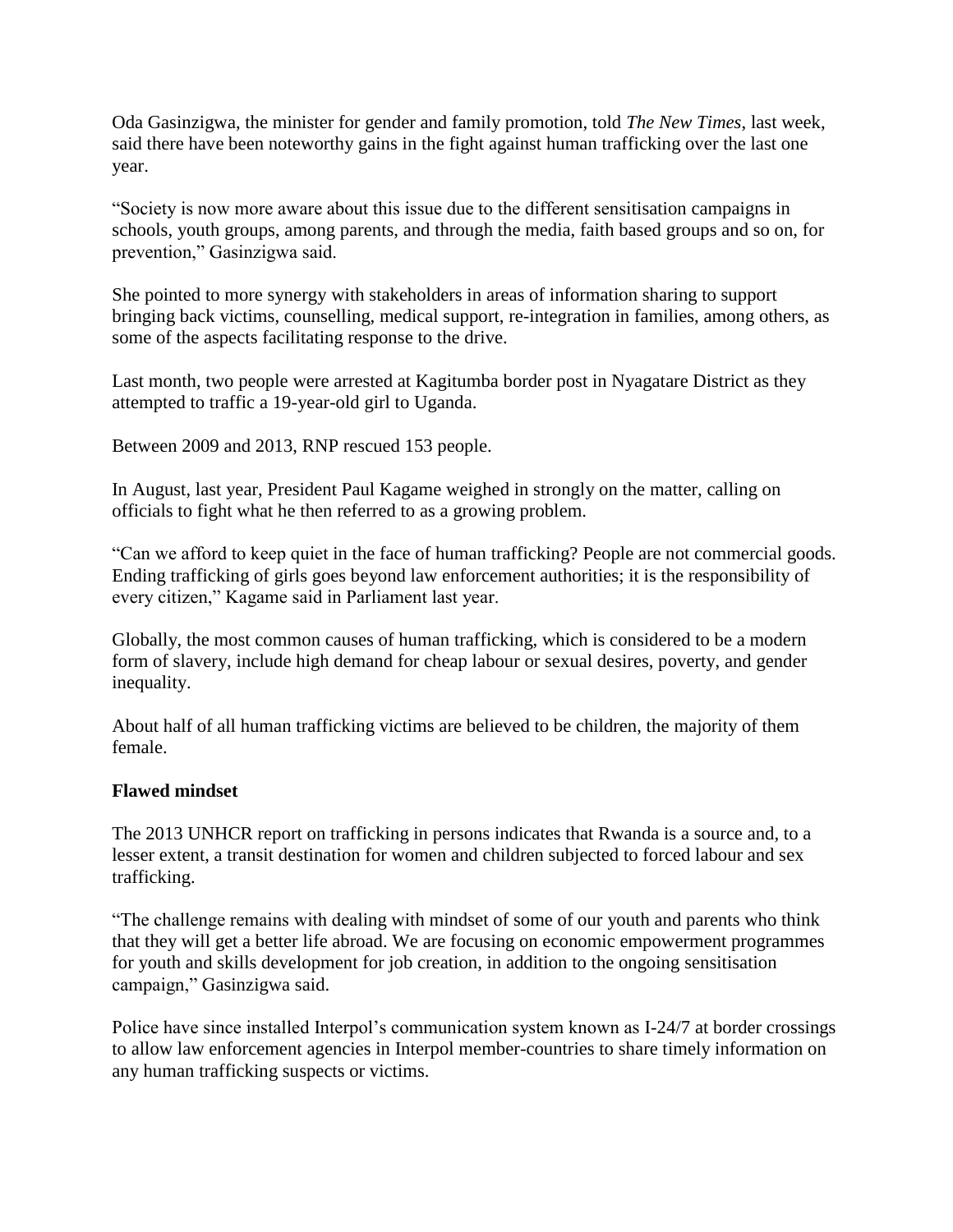# **Immigration alert**

According to Ange Sebutege, the public relations officer at the Directorate of Immigration and Emigration, officers at border crossings and airports are ever vigilant about human trafficking. For example, she said, no minor can be allowed to leave the country unless in the company of genuine guardians.

"Young people below the age of 16 must be accompanied by a parent when leaving the country, short of that, we can't allow them to cross borders," he said.

Asked about the possible difficulty presented by the fact that at 16, a Rwandan child can obtain a national identity card, which is the only travel document required to cross into Uganda, or Kenya, Sebutege emphasised that the complexities of human trafficking go beyond travel documents.

"I can't go into the details of our work but I will tell you that we thoroughly screen before kids are allowed to leave.

Where need be, parents are contacted. We don't hesitate to turn people back when necessary. But what is important is that people need to understand that it is a collective responsibility. Parents, law enforcers and the entire community have a role to play here," Sebutege said.

"Sharing information with all stakeholders and the public is very important in what we do. Conducting awareness campaigns to sensitise the population is equally important. This year, we worked with the Local Government ministry and organised community work at all borders after which we sensitised people about it."

# **Regional concern**

Last month, members of the East African Legislative Assembly (EALA) asked member countries to do more in the fight against human trafficking. While sitting in Kampala, Uganda, the MPs unanimously adopted a motion calling for urgent action to prevent trafficking in persons.

The Assembly's stance is not the first. While meeting in Nairobi, Kenya, in December 2013, the lawmakers adopted a similar motion urging partner states to ratify the UN Trafficking in Persons Protocol and enact legislation to address the crime.

In their latest effort, lawmakers backed the idea of enacting a regional law on human trafficking; hunting and prosecuting offenders; and pushed the Council to operationalise article 27 of the EAC Treaty so as to expand jurisdiction of the East African Court of Justice to tackle cases of human trafficking.

In an interview, Internal Security minister Musa Fazil Harerimana, said: "At policy level, laws are in place regarding that crime and mobilisation of the population so that the public is aware